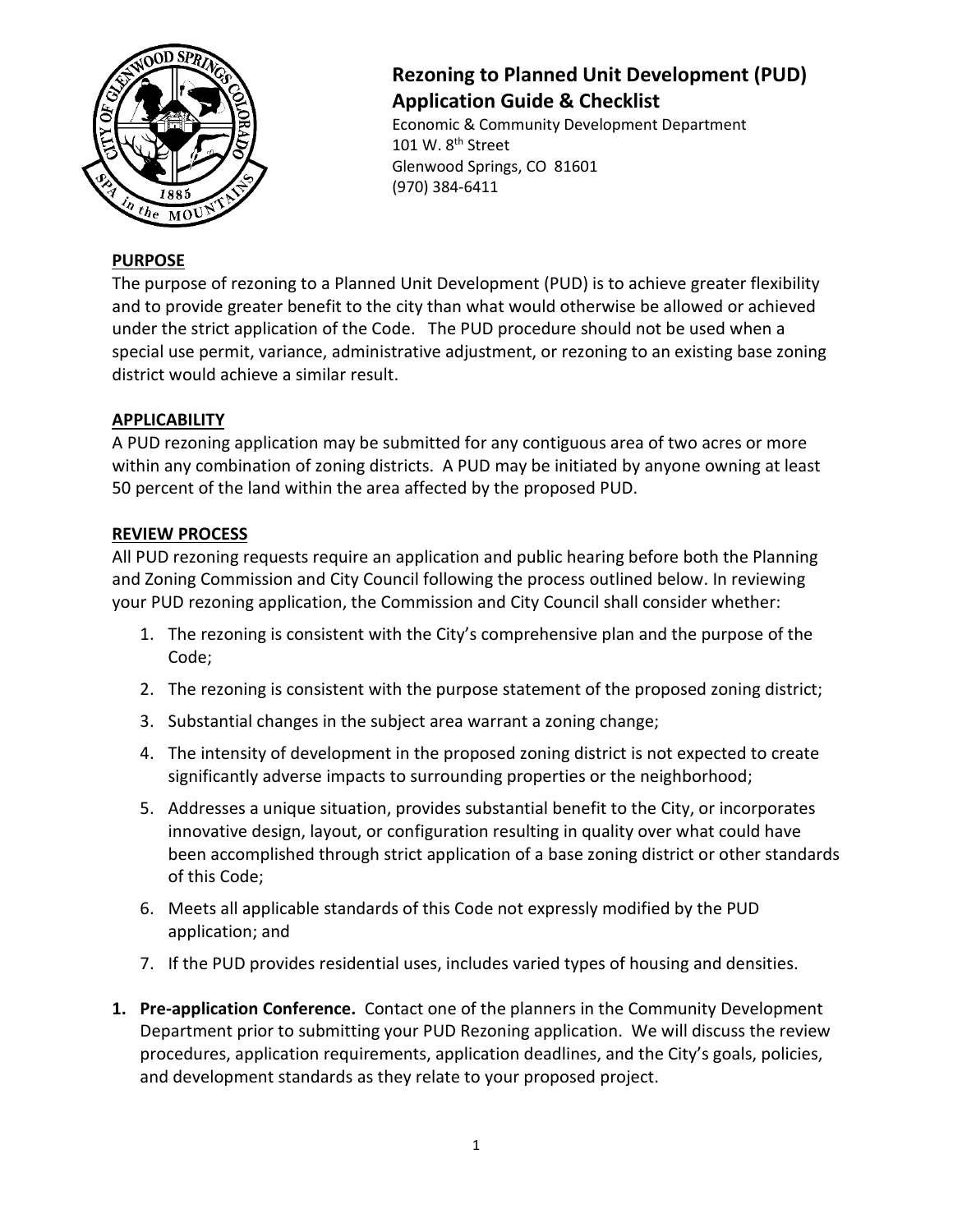At least 10 days prior to your scheduled conference, please submit one electronic copy of the following items:

- a. A completed Planning Application. The application is available [here,](http://www.ci.glenwood-springs.co.us/DocumentCenter/View/130/Planning-Application-PDF?bidId=) or on the City's website at [www.cogs.us.](http://www.cogs.us/) It is in "Forms, Permits & Applications" on the Community Development Department page.
- b. A written description of the proposed project.
- c. Conceptual drawings showing the location, layout, and primary elements of the proposal including, as applicable, the following:
	- i. Proposed uses, location of uses, and densities;
	- ii. Number and type of dwelling or commercial units;
	- iii. Floor area of all buildings;
	- iv. Floor area of each use for mixed-use buildings;
	- v. Proposed parking capacity and configuration; and
	- vi. General site planning layout and phasing.

If your project involves more than one development action, for example a site/architectural Plan Review or subdivision request, your applications can be processed concurrently. However, approval of your PUD zoning and PUD plan is required prior to approval of any development permit in a PUD district and prior to approval of a subdivision application. Community Development Department planners will discuss the concurrent review process and application requirements with you during your pre-application conference.

**2. Neighborhood Meeting.** Prior to submitting your application, you are required to conduct a neighborhood meeting with the residents, businesses, and organizations in the area surrounding your proposed development. The purpose of the meeting is to inform your neighbors about your project and to give them an early opportunity to provide feedback before you have expended significant funds on design and engineering.

Notification: You must send a meeting notice to all property owners within 300 feet of the outside boundaries of your project site at least 15 days property to your meeting date.

### Meeting Specifics:

- Present information about your proposed land uses, dimensional standards, location of buildings, and overall site layout and design. The information that you do present needs to be sufficient to describe the project features without retaining architectural, engineering or other design professionals.
- You are only required to conduct one pre-application neighborhood meeting but may hold additional meetings as necessary before or after filing your application.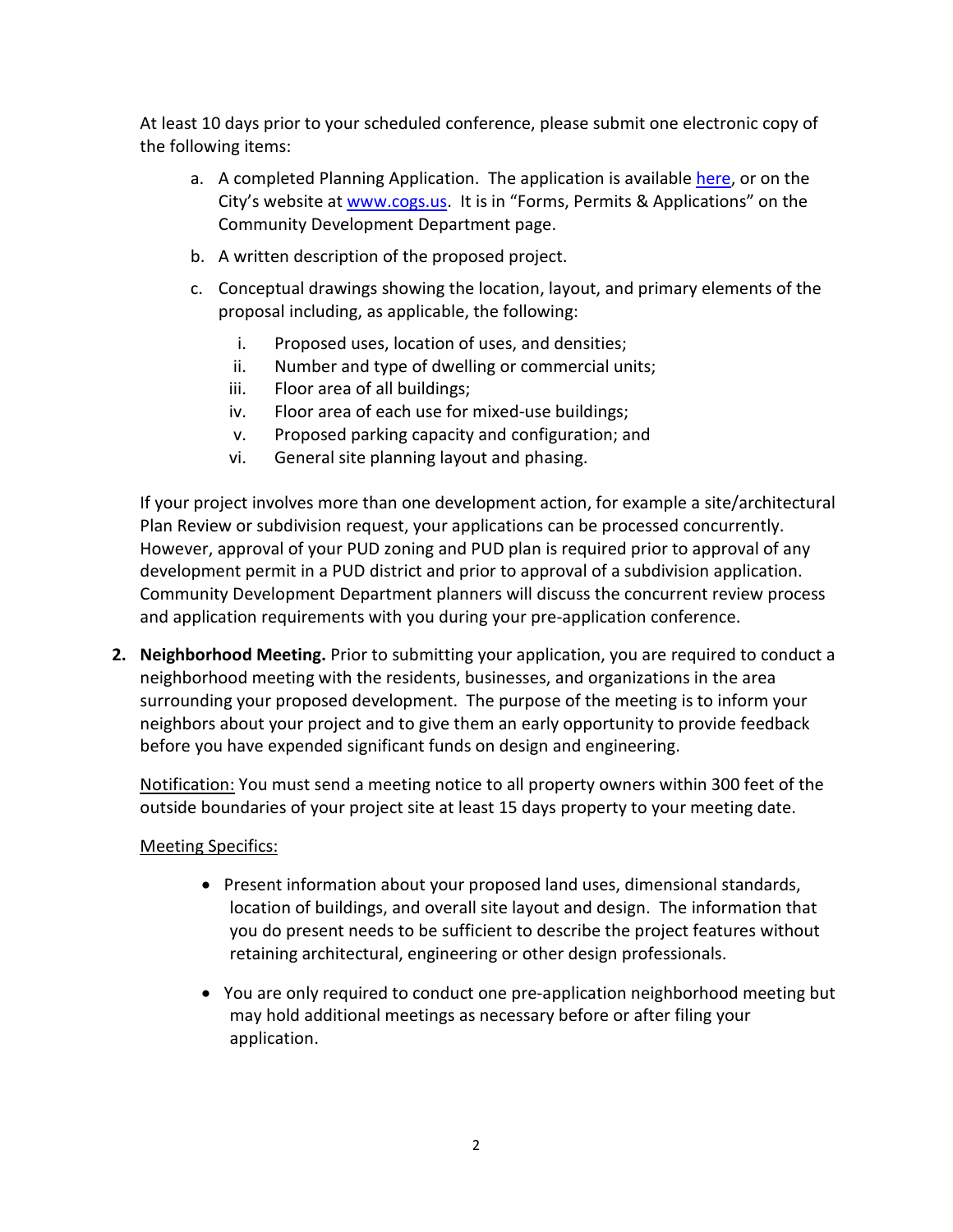- As part of your application, you are required to provide a summary of the meeting including discussion topics, an attendance list, proof of notification, and copies of any exhibits used during the meeting.
- Note: City staff may attend your neighborhood meeting but if in attendance, staff is not responsible for facilitating the meeting.
- **3. Prepare Your Application.** During the pre-application conference you will receive a checklist of information that we will need to process your request. This information constitutes your application and may include any, or all the information found on page 7 of this guide.

City staff, the Planning and Zoning Commission and City Council will evaluate your application based on how well it demonstrates compliance with the Municipal Code, and the City's goals, policies, and plans, as well as the Engineering Standards. You may review the Municipal Code on the City's website at [www.cogs.us.](http://www.cogs.us/) The Engineering Standards are located [here,](http://www.ci.glenwood-springs.co.us/423/Engineering-Standards) or on the Engineering home page. Other approved plans also can be found on the City's website under the individual department pages. Community Development staff will help guide you to plans and policies that may be applicable to your project.

- **4. Submit Your Application.** Submit an electronic copy of your completed application to the Community Development Department at least 8 weeks prior to the date that you want your item heard before the Planning and Zoning Commission. Within 5 business days of your submission, Community Development Department staff will review your application to determine whether it is complete. If it is incomplete, we will contact you with a list of the information needed to complete your application. You are encouraged to submit your application well in advance of the deadline to allow you time to supply any missing information. Submissions of missing information after the deadline will result in your application being delayed to a future Planning and Zoning Commission agenda.
- **5. Provide Additional Copies.** After Community Development Department staff deems it complete, you will be asked to supply a final, complete electronic set of your application materials as well as paper copies for distribution to the City's reviewing departments and outside agencies. The number and format of paper copies can vary depending upon the scope of your application. If your application includes any full-sized plan sheets, we may request submission on 11" x 17" or 24" x 36" size paper.
- **6. Complete Public Notices.** Your application requires that you formally notify the public of the time, date and purpose of your hearing before the Planning and Zoning Commission. You are required to post your property with a placard, submit a legal notice for publication in the local newspaper, and mail your notice to property owners within 300 feet of the outside boundary of your proposed development parcel. You are also required to provide notice by certified mail to all mineral owners and lessees on your property in accordance with Colorado Revised Statutes 24-65.5-103. Staff will review these requirements and will provide you with a packet of information that includes the deadlines for completing each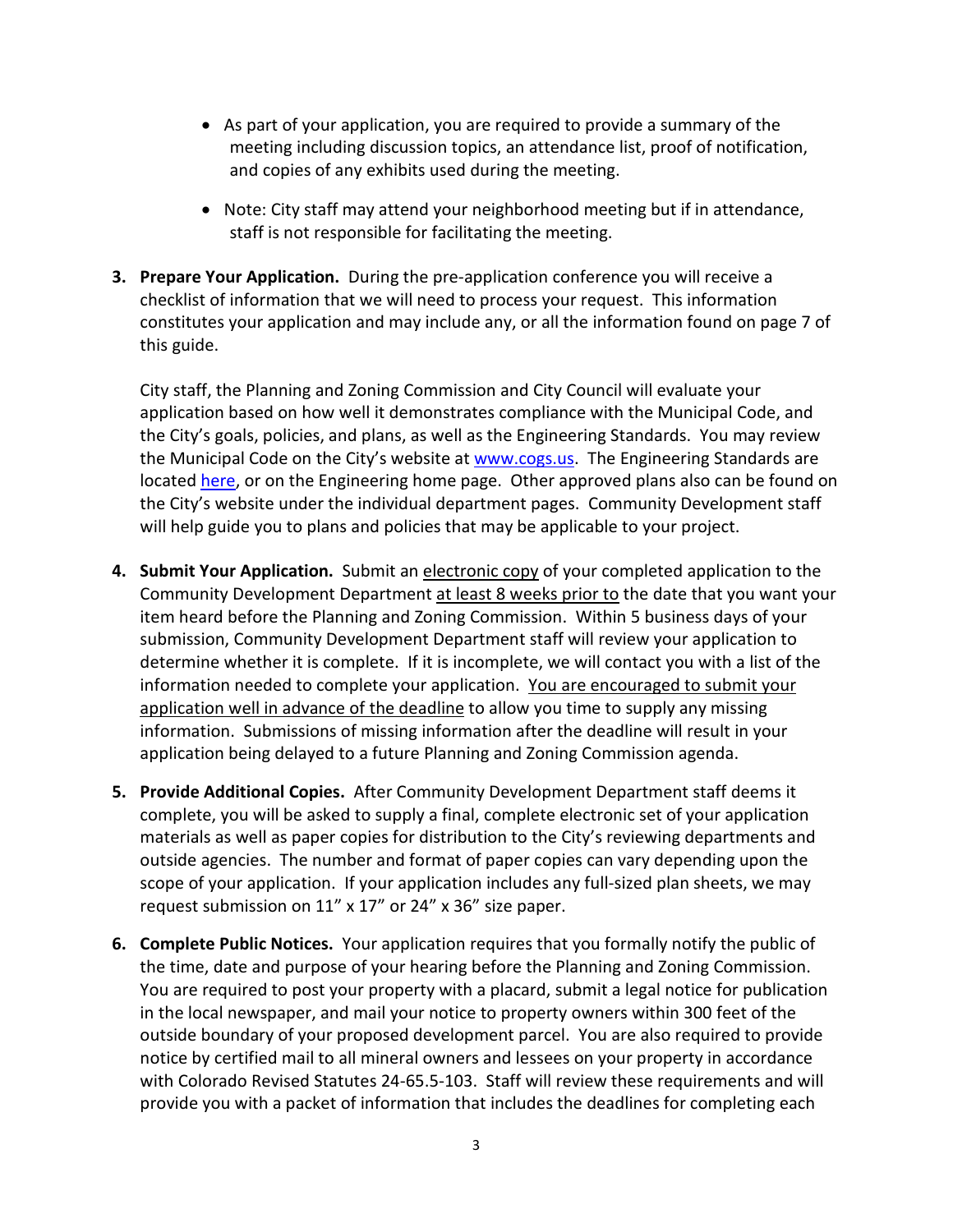form of public notice. This is a time-sensitive process. Deficient public noticing may delay your hearing.

- **7. Agency Referral and Review**. During the 8-week period between your application submittal and your hearing, staff will distribute copies of your application to our "reviewing agencies" which consists of various City departments, City boards and commissions, and outside agencies such as the Colorado Department of Transportation, and gas and telephone companies. Community Development Department staff relies on these agencies to review your application and comment on any issues or concerns that they may have relating to your project. You will receive copies of agency comments and will have an opportunity to respond, if need be. Staff will include these comments in the packet of information that is distributed to the Planning and Zoning Commission and to City Council.
- **8. City Department/Applicant Development Review Committee Meeting.** Generally, three to five weeks prior to your public hearing, you will meet with City Departments, and planning staff to review and discuss their preliminary comments about your project. Following this meeting, you may be required to revise your application to respond to specific requests or suggestions made by staff. If significant, substantive changes are necessary you will be required to submit a new application in which case your hearing will be postponed.
- **9. Staff Review & Report.** Toward the end of the 8-week review of your application, Community Development Department staff will prepare a report for the Planning and Zoning Commission meeting that analyzes how your project meets the Municipal Code, the City's goals, policies, plans, standards and any other pertinent information. The report will include a staff recommendation of approval, denial, or continuance of your application. If staff recommends approval, usually there also will be a list of recommended conditions. Staff will complete the report no later than the Friday afternoon prior to the hearing. You will receive a copy, usually via email. Make sure that you read the report and review the listed conditions, if there are any. Staff also will distribute the report, a complete copy of your application, and agency comments to the Planning and Zoning Commission for its review.
- **10. Requesting a Continuance.** If, after reading the staff report, you wish to continue your application to the next month's Planning and Zoning Commission meeting to correct deficiencies or clear up issues in the application, you will need to submit a letter to Community Development Department staff requesting continuance of your hearing. If you do this, you will not need to appear at the meeting or redo your public noticing, and no comments will be made by the City or public regarding your application at the hearing.
- **11. Planning and Zoning Commission Hearing.** Staff will provide you with a copy of the meeting agenda no later than the Friday before your hearing. Applications are scheduled on the agenda based on the order in which they are received. You or your representative are required to attend your public hearing.
- **12. City Council Hearing.** After the Planning and Zoning Commission makes its recommendation, your application will be forwarded to City Council for final consideration.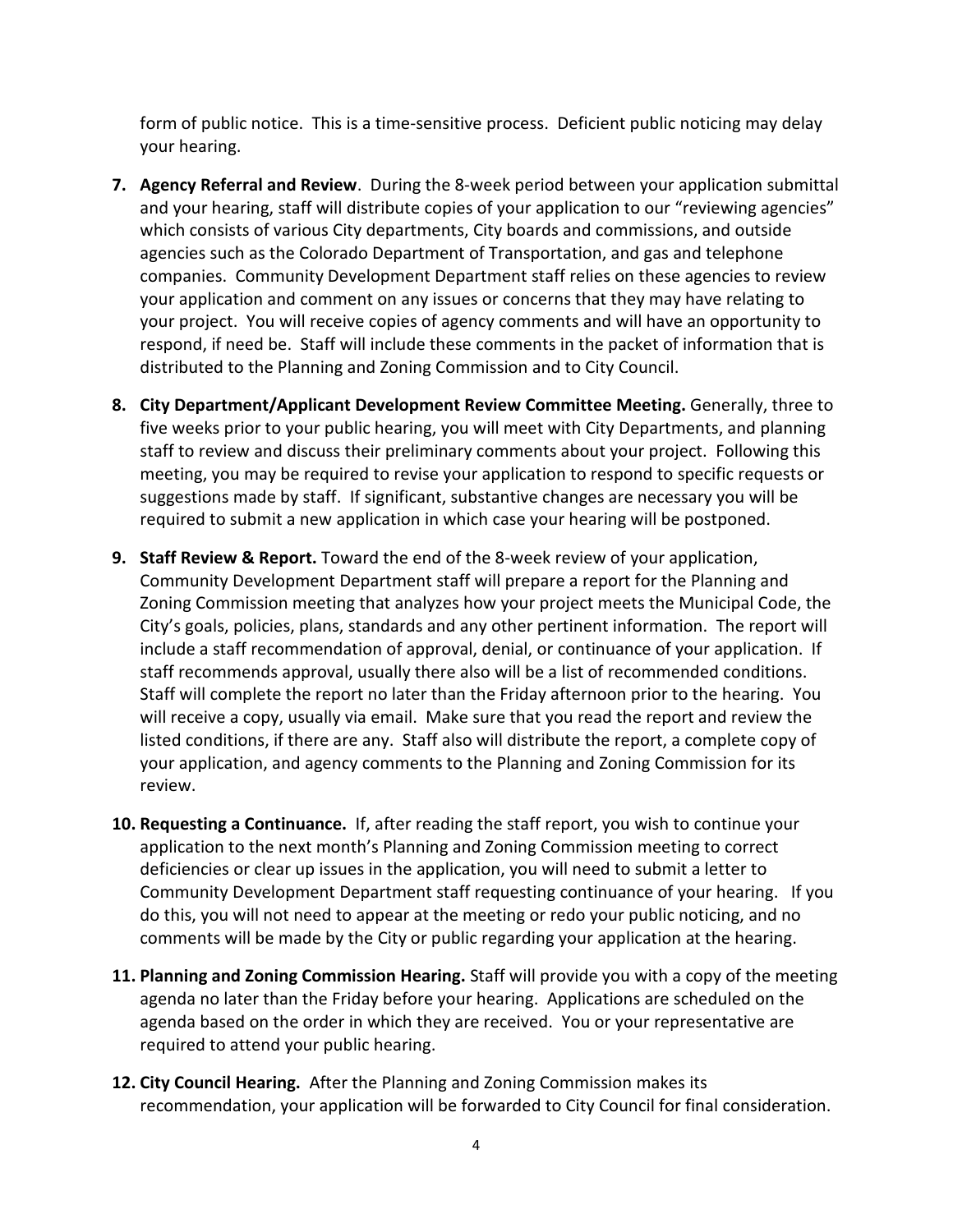Your Council hearing will be the 3<sup>rd</sup> Thursday of the month following the date of the Planning and Zoning Commission meeting. This allows time for Community Development Department staff to prepare the minutes of your hearing. City Council will review the same application that you submitted to the Planning and Zoning Commission. It is imperative that you not submit new information between these two hearings. Any changes presented to City Council may result in your project being remanded to the Planning and Zoning Commission for re-consideration. Like the Planning and Zoning Commission hearing, you or your representative are required to attend the Council hearing.

- **13. Post-approval.** Following approval of your PUD rezoning and PUD plan, you will be required to submit all final documents to the Community Development Director. The Director will record the PUD plan, an amended zoning map and ordinance with the Garfield County Clerk & Recorder as soon as practicable following the Council hearing.
- **14. PUD Expiration.** Your PUD will remain valid until it is amended or rezoned to another zoning district following procedures outlined in the Code. However, if no site-specific development has occurred within three years of the PUD approval, the Community Development Director may initiate a public hearing process to consider whether the property shall be rezoned to its prior zoning classification or to another zoning classification.
- **15. PUD Amendments.** PUD amendments require an application and public hearings as outlined in this guide. However, the following minor amendments may be approved administratively provided
	- a. The amendment shall not change the ratio of residential units to square feet of nonresidential building square footage by more than 10 percent.
	- b. The number of residential units shall not be increased by more than 10 percent.
	- c. The gross square footage of non-residential building area shall not be increased by more than 10 percent.
	- d. The amendment shall not change the allowed uses listed in the approved PUD plan.
	- e. The number or location of vehicular access points shall not be changed in a way that negatively impacts public safety or the flow of traffic onto public streets.
	- **f.** The numeric standards in the PUD plan shall not be revised by more than would be allowed through the administrative adjustment procedure in section 070.060.070(b).

#### **PUBLIC MEETING PROCEDURES**

The public hearing format is as follows:

- 1. Staff Presentation. Staff will provide the Commission with a summary of your project and an analysis of how it meets or differs from the Municipal Code and other city plans and standards.
- 2. Questions of staff by the Planning and Zoning Commission.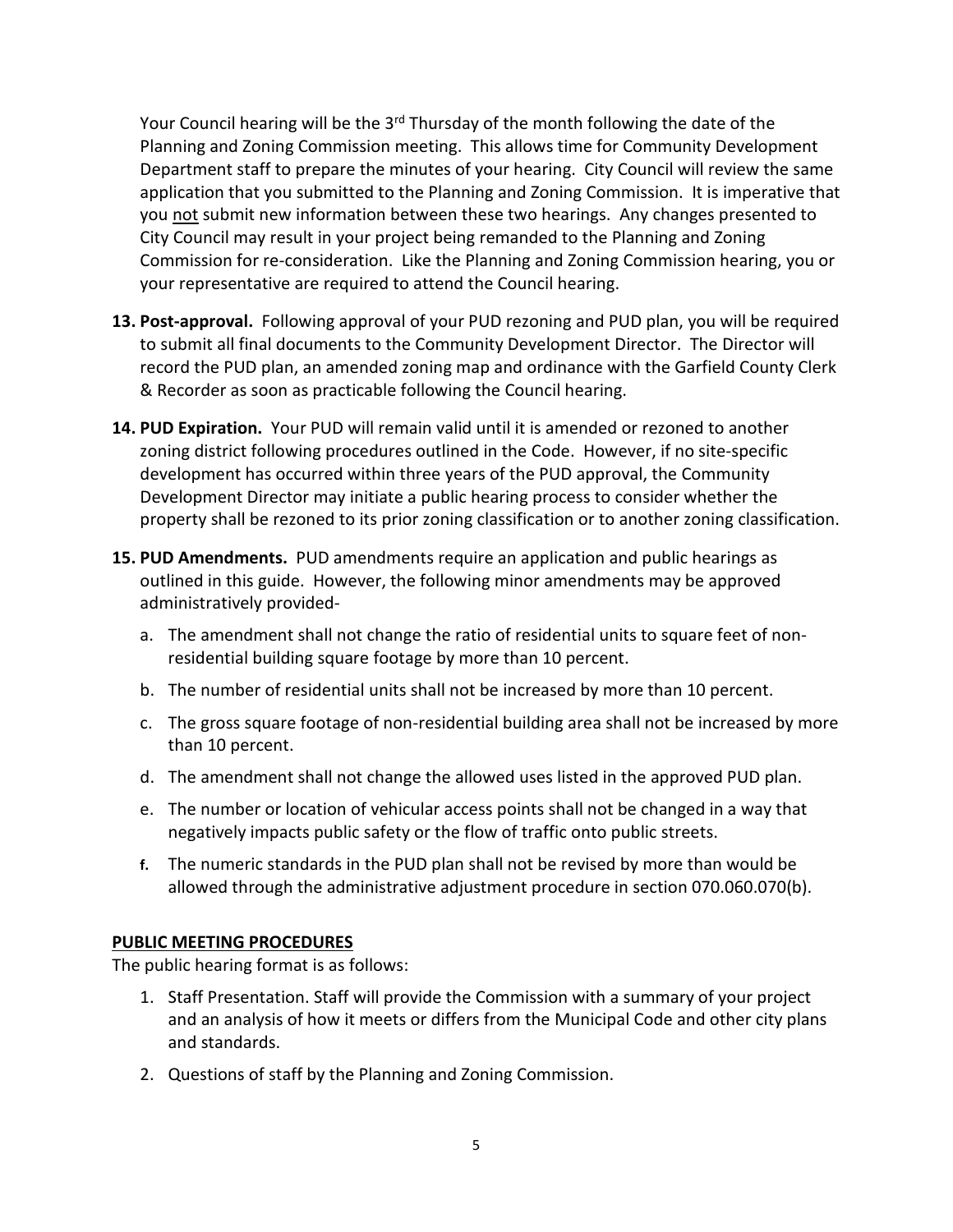- 3. Applicant Presentation. This is your opportunity to present any additional information about your project to the Commission. You can mention points where you disagree with staff, present anything important that you felt that planning staff left out, present any new information that you have, or present any other information directly pertinent to the application. Out of respect for the Commission and other applicants, please keep presentations very brief. If you have no additional important information to add to staff's presentation, you may state this.
- 4. Questions of the applicant by the Commission.
- 5. Public Comment. The Commission Chair will open the meeting to public comment.
- 6. Applicant response to public comment. After hearing from all members of the public, the Chair will close the public portion of the meeting and allow you the opportunity to refute or address any statements provided. At this time, the Commission may also ask staff for clarification of any points of fact.
- 7. Motion for action on the application, discussion among the Commissioners, and a decision.

**Display of documents at the meeting.** You may use the Council Chambers computer to display any documents or to provide the Commission and Council with a prepared presentation. We recommend that you bring your materials on a flash drive.

**City Council hearing.** Staff will prepare a new report for City Council summarizing the Planning and Zoning Commission's actions. This, along with the Planning and Zoning Commission staff report, your original application materials, and meeting minutes will be forwarded to Council no later than one week prior to your Council hearing. Community Development staff also will send you a copy of this report as well as the meeting agenda.

The format of your Council hearing will be the same as the Planning and Zoning Commission hearing highlighted above.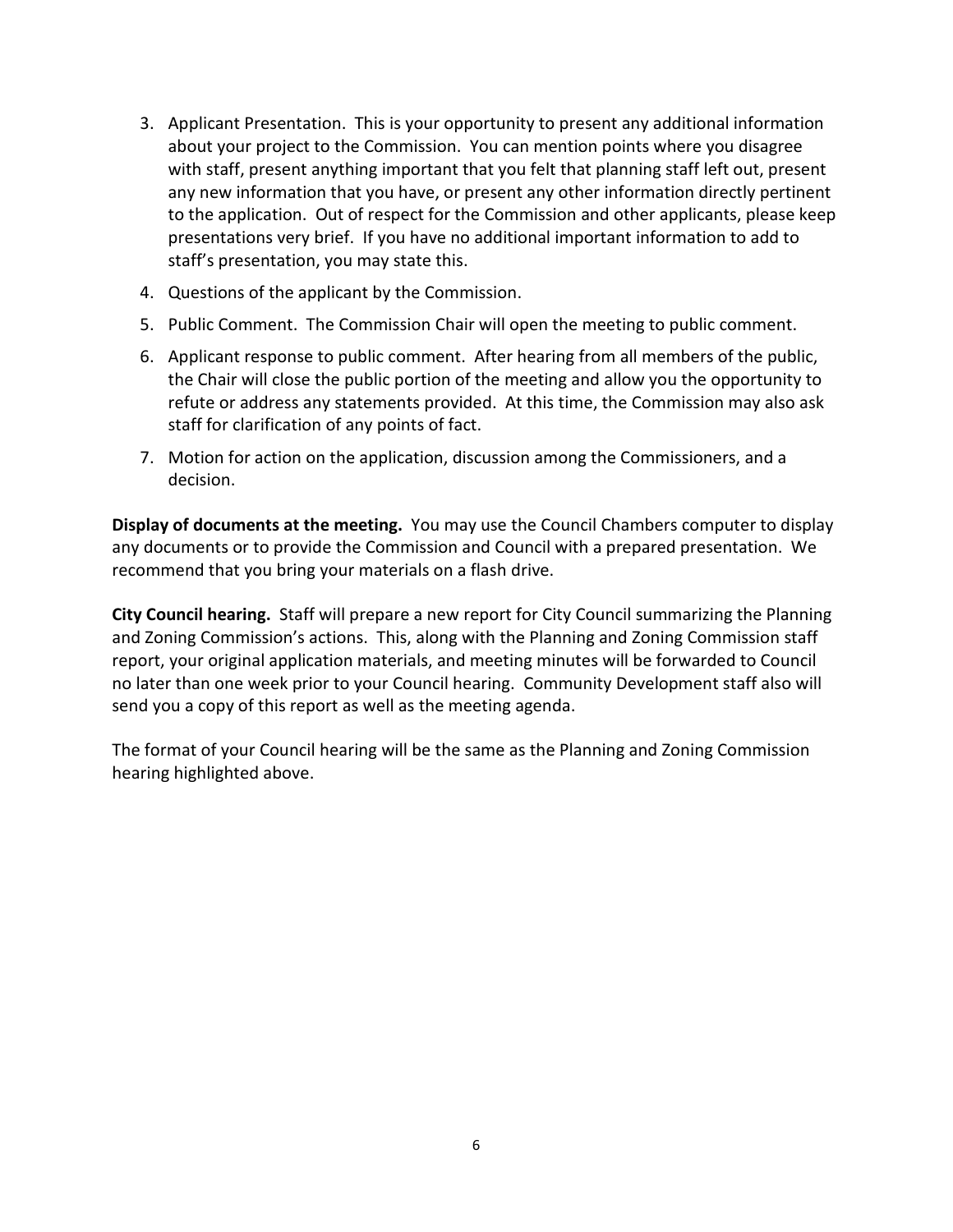# **REZONING to PLANNED UNIT DEVELOPMENT APPLICATION CHECKLIST**



*For office use:* 

Pre-application Meeting Date: Planning File #:

Applicant: Lead Planner:

During or shortly following your pre-application meeting, you will receive this checklist noting the materials that the City will need to process your PUD application. This information constitutes your application. Failure to provide the required materials on or before the application deadline will delay your application.

| <b>Materials to be Provided by Applicant</b> |                                                                                                                                                                               |                                   |         |         |            |                                    |                             |                            |  |  |
|----------------------------------------------|-------------------------------------------------------------------------------------------------------------------------------------------------------------------------------|-----------------------------------|---------|---------|------------|------------------------------------|-----------------------------|----------------------------|--|--|
| <b>Submittal Requirements</b>                |                                                                                                                                                                               | Paper Copy - number and<br>format |         |         |            |                                    | Required                    | Submitted<br>by            |  |  |
|                                              |                                                                                                                                                                               | 8 % x11                           | 11 x 17 | 24 x 36 | <b>PDF</b> | <b>Notes</b>                       | Submission<br>$(\sqrt{ } )$ | Applicant<br>$(\sqrt{ } )$ |  |  |
| $\mathbf{1}$                                 | <b>Planning Application -</b><br>completed in full and<br>signed by applicant and all<br>property owners of record                                                            |                                   |         |         | $\sqrt{ }$ |                                    |                             |                            |  |  |
| $\overline{2}$                               | Ownership - provide proof<br>of ownership such as Deed<br>of Trust, Warranty Deed or<br>Quit Claim Deed. Title<br>commitment will not<br>suffice                              |                                   |         |         | $\sqrt{ }$ |                                    |                             |                            |  |  |
| $\overline{3}$                               | <b>Public Noticing - signed</b><br>and notarized affidavit<br>proof of public notice<br>including mineral estate<br>owner notification                                        |                                   |         |         |            | Refer to Public<br>Noticing Packet |                             |                            |  |  |
| 4                                            | Neighborhood Meeting-<br>provide an attendance list<br>and written summary of<br>the neighborhood meeting                                                                     |                                   |         |         | $\sqrt{ }$ |                                    |                             |                            |  |  |
| 5                                            | <b>Site Improvement Survey</b>                                                                                                                                                |                                   |         |         | $\sqrt{}$  |                                    |                             |                            |  |  |
| 6                                            | <b>Project Description -</b><br>narrative describing the<br>project and addressing<br>how the PUD rezoning<br>meets the approval criteria<br>found on page 1 of this<br>guide |                                   |         |         | $\sqrt{ }$ |                                    |                             |                            |  |  |